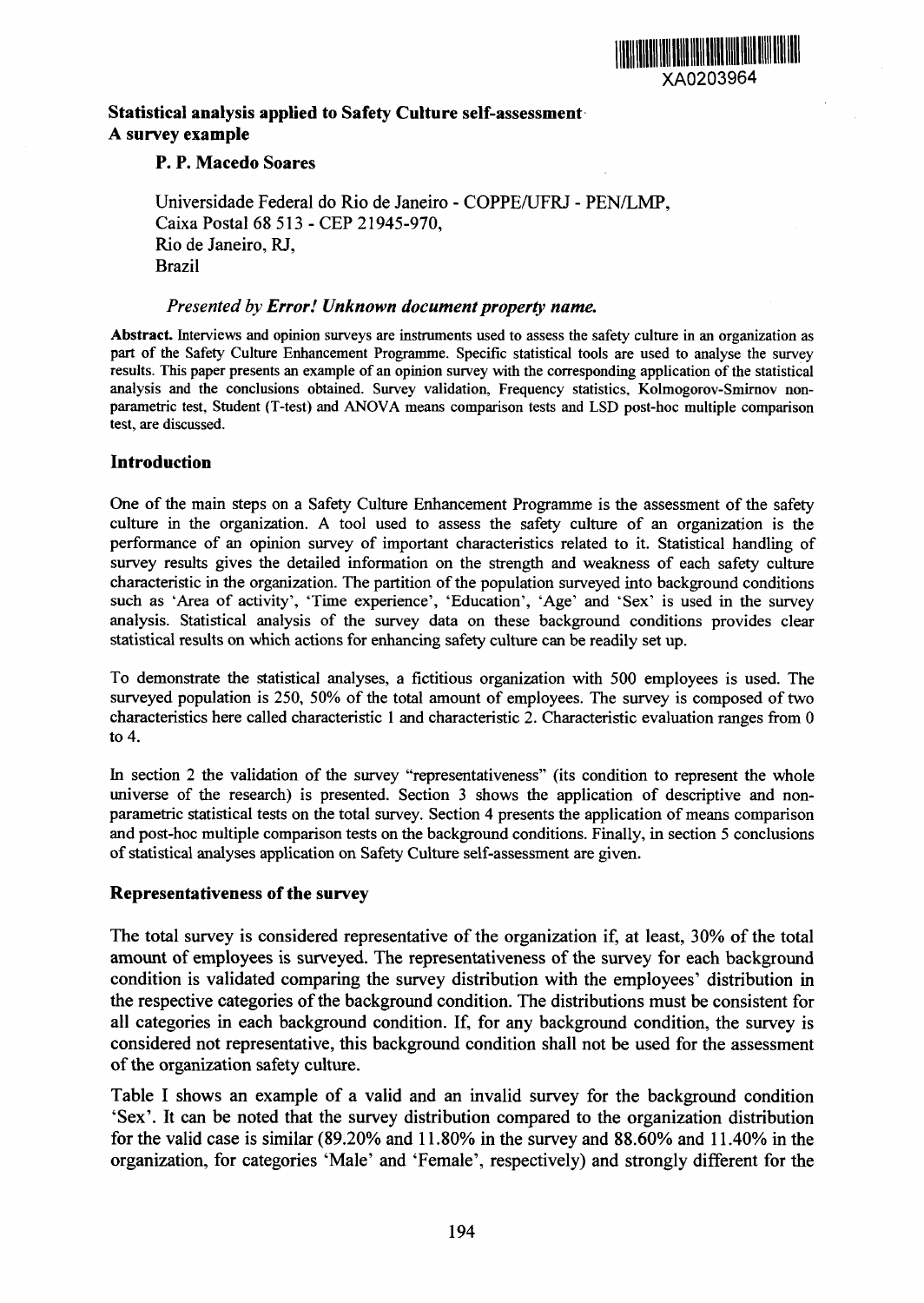invalid survey (98.00% and 2.00% in the survey and 88.60% and 11.40% in the organization, respectively).

| <b>Sex</b> | Total |        | Surveyed  |        | <b>Sex</b> | Total |        | Surveyed |        |
|------------|-------|--------|-----------|--------|------------|-------|--------|----------|--------|
|            | No.   | $\%$   | No.       | $\%$   |            | No.   | $\%$   | No.      | $\%$   |
| Male       | 443   | 88.60  | 223       | 89.20  | Male       | 443   | 88.60  | 245      | 98.00  |
| Female     | 57    | 11.40  | $\sim 27$ | 11.80  | Female     | 57    | 11.40  |          | 2.00   |
| Total      | 500   | 100.00 | 250       | 100.00 | Total      | 500   | 100.00 | 250      | 100.00 |

TABLE I. EXAMPLE OF A VALID AND AN INVALID SURVEY FOR BACKGROUND CONDITION 'SEX'

## **Total survey statistics**

A frequency analysis with mean and standard deviation shall be carried out for each characteristic of the total survey. Standard deviation too high in any characteristic indicates a possible lack of confonmity with expected normal distributions. In this case, a Kolmogorov-Smirnov test is applied to compare the survey distribution function to the normal distribution. Small significance values (less than *0.05)* indicate that the survey distribution does not correspond to the normal distribution. As a result, statistical analyses on the background conditions shall be applied to those characteristics to find out if the evaluation of the characteristics by the categories of background conditions differs significantly and, if this is the case, where and how.

Table II shows the frequency analysis of the survey example. The high standard deviations for both characteristics indicates that, possibly, the survey distribution does not correspond to the expected normal distribution. In this case, the Kolmogorov-Smimov test shall be applied.

|                |                | Characteristic 1 | Characteristic 2                                    |
|----------------|----------------|------------------|-----------------------------------------------------|
| Number         | Valid          | 250              | 250                                                 |
|                | <b>Missing</b> |                  |                                                     |
| Mean           |                | 3.31             | 3.00                                                |
| Std. Deviation |                |                  | .80<br>1992 - China China (China China China China) |

# TABLE II. FREQUENCY ANALYSIS OF SURVEY EXAMPLE

Table III shows the Kolmogorov-Smirnov test applied to the survey example. The results confirm that the survey distribution differs significantly from the normal distribution in both characteristics (significance values less than *.05).* Specific statistical analyses shall be applied on the background conditions.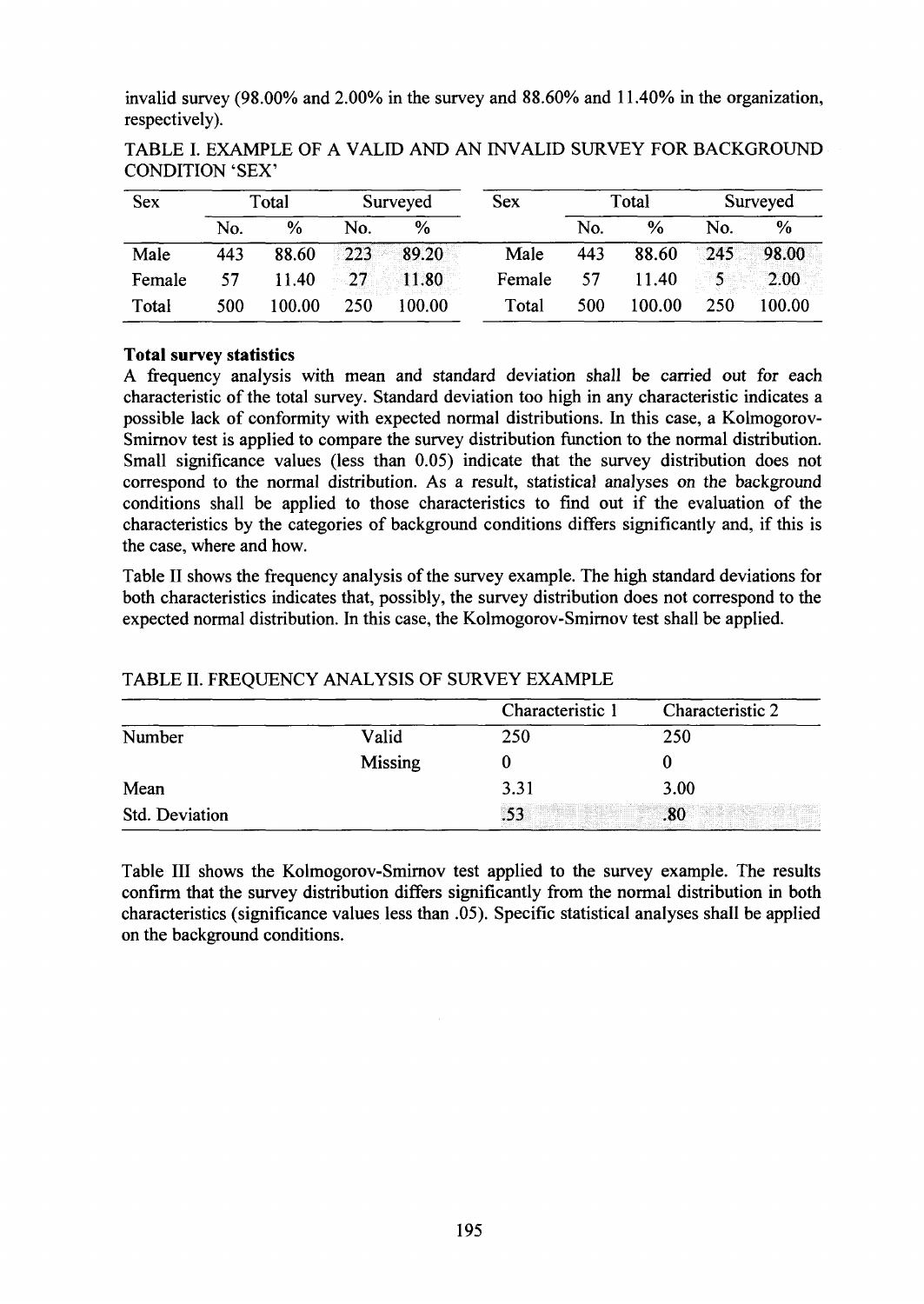|                                 |                |         | Characteristic Characteristic |
|---------------------------------|----------------|---------|-------------------------------|
| Number                          |                | 250     | 250                           |
| Normal Parameter                | Mean           | 3.31    | 3.00                          |
|                                 | Std. Deviation | .53     | .80                           |
| <b>Most Extreme Differences</b> | Absolute       | .189    | .338                          |
|                                 | Positive       | .128    | .270                          |
|                                 | Negative       | $-.189$ | $-.338$                       |
| Kolmogorov-Smirnov Z            |                | 2.988   | 5.344                         |
| Significance Value              |                | .000    | .000                          |

# TABLE III. ONE-SAMPLE KOLMOGOROV-SMIRNOV-TEST OF THE SURVEY EXAMPLE

### **Background condition statistics**

Specific statistical analyses are applied on each background condition to determine which categories differ significantly from the others. Significant mean differences, between categories are interpreted demonstrating which category has higher or lower perception of the safety culture than other(s).

Student means comparison, called T-test, is applied on the background conditions with only two categories. Table 1V gives the result of the T-test for background condition 'Sex' of the survey example. Levene's test high significance value (greater than .05) for characteristic 1 indicates that the results assuming equal variances for both categories shall be used. For characteristic 2 (significance value smaller than *.05)* the results not assuming equal variances shall be used. Analysis of T-test results shows that, in characteristic 1, there is no significant difference between 'Male' and 'Female' evaluation (significance value .368). In characteristic 2, however, the results show a significant evaluation difference (significance value .023). The positive mean difference (.039) demonstrates that 'Male' gave significantly higher evaluation than 'Female' for this characteristic.

|                |                                           | Mean | Levene's test                       |         | T-test         |       |  |
|----------------|-------------------------------------------|------|-------------------------------------|---------|----------------|-------|--|
|                |                                           |      | Difference Significance Significanc |         | 95% Confidence |       |  |
|                |                                           |      | Value                               | e Value | Lower          | Upper |  |
| 1              | Characteristic Equal variances<br>assumed | .08  | .152                                | .368    | $-9.11E-02$    | .25   |  |
|                | Equal variances not<br>assumed            |      |                                     | .510    | $-.16$         | .31   |  |
| $\overline{2}$ | Characteristic Equal variances<br>assumed | .039 | .000                                | .002    | .14            | .64   |  |
|                | Equal variances not<br>assumed            |      |                                     | .023    | 5.54E-02       | .73   |  |

TABLE IV. T-TEST OF BACKGROUND CONDITION 'SEX' FOR THE SURVEY EXAMPLE

ANOVA means comparison is applied on the background conditions with more than two categories. Table V gives the result of the ANOVA test for background condition 'Area of activity' of the survey example. Results show that, in characteristic 1, there is no significant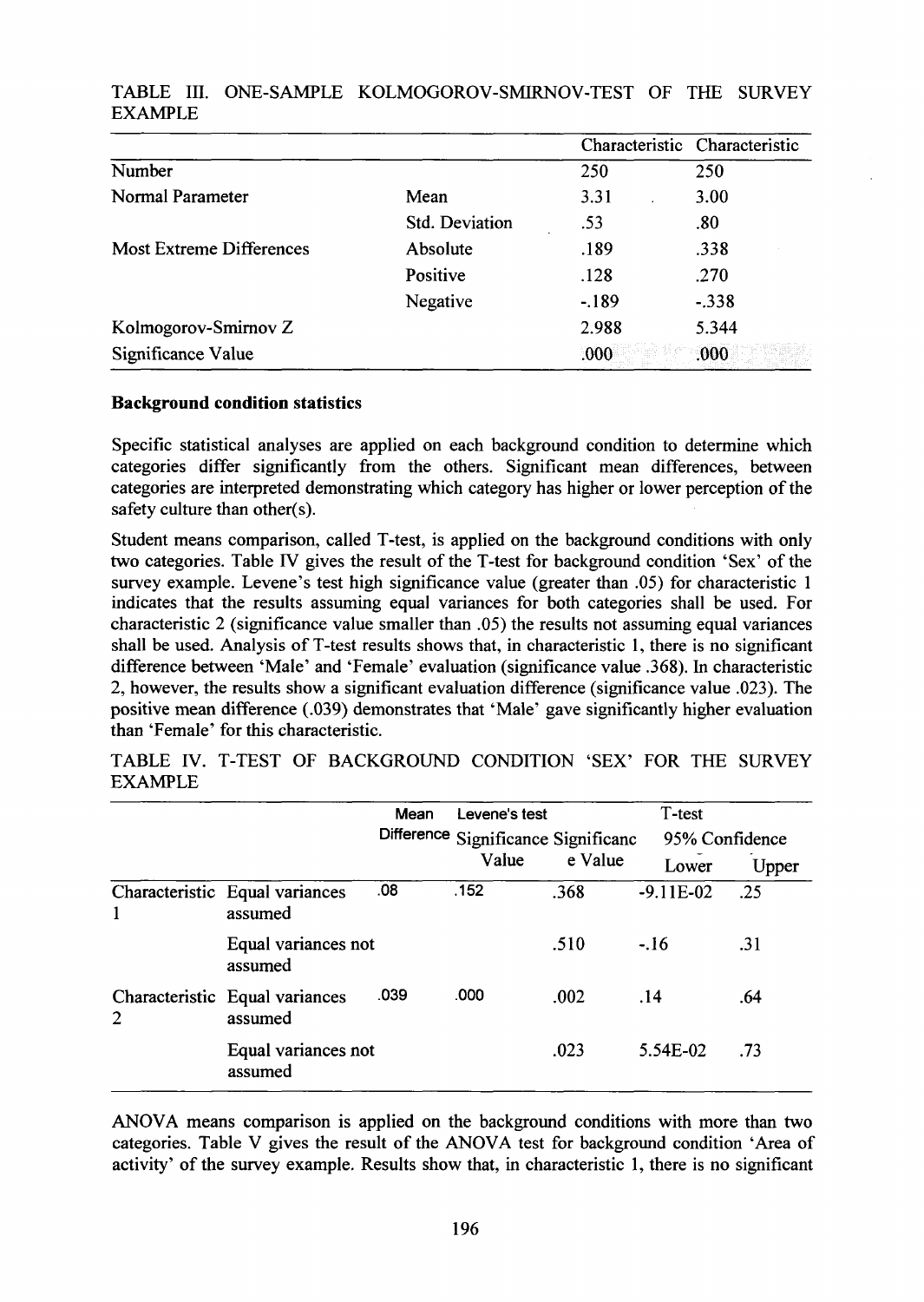difference between the categories (significance value .138). In characteristic 2, however, the results show a significant evaluation difference (significance value .031). For this characteristic, a post-hoc analysis shall be performed to verify which categories differ and how.

|                |                                      | Sum of<br>Squares | df  | Mean<br>Square | F     | Significanc<br>e Value |
|----------------|--------------------------------------|-------------------|-----|----------------|-------|------------------------|
|                | <b>Characteristic Between Groups</b> | 1.556             | 3   | .519           | 1.855 | .138                   |
|                | <b>Within Groups</b>                 | 68.803            | 246 | .280           |       |                        |
|                | Total                                | 70.360            | 249 |                |       |                        |
| $\overline{2}$ | Characteristic Between Groups        | 5.614             | 3   | 1.871          | 3.001 | .031                   |
|                | <b>Within Groups</b>                 | 153.382           | 246 | .624           |       |                        |
|                | Total                                | 158.996           | 249 |                |       |                        |

TABLE V. ANOVA-TEST OF BACKGROUND) CONDITION 'AREA OF ACTIVITY' **FOR THE SURVEY EXAMPLE** 

Post-hoc LSD test is then applied on the characteristic 2 of background condition 'Area of activity', for which ANOVA test has indicated significant differences on categories evaluation. Table VI gives the result of the LSD test for characteristic 2 of background condition 'Area of activity'. Results show that categories 'Operation' and 'Engineering' gave significant different evaluation from category 'Maintenance' (significance values .014 and .020, respectively). Positive means differences demonstrate that 'Operation' (mean difference .30) and 'Engineering' (mean difference .40) gave significant higher evaluation than 'Maintenance' (mean differences -30 and -.40, respectively).

TABLE VI. LSD-TEST OF BACKGROUND CONDITION 'AREA OF ACTIVITY' FOR THE SURVEY EXAMPLE

| Dependent                       | Area of                 | Area of activity Mean   |                               |      | Significanc 95% Confidence |             |
|---------------------------------|-------------------------|-------------------------|-------------------------------|------|----------------------------|-------------|
| Variable                        | activity(1)             | (2)                     | Difference e Value<br>$(1-2)$ |      | Informal<br>Lower          | Upper       |
| <b>Characteristic Operation</b> |                         | Engineering             | $-9.74E - 02$ .577            |      | $-.44$                     | .25         |
| 2                               |                         | Maintenance             | $.30^{\ast}$                  | .014 | 6.00E-02                   | .54         |
|                                 |                         | Administration 5.92E-02 |                               | .677 | $-.22$                     | .34         |
|                                 | Engineering             | Operation               | 9.74E-02                      | .577 | $-.25$                     | .44         |
|                                 |                         | Maintenance             | $.40^{\ast}$                  | .020 | 6.18E-02                   | .73         |
|                                 |                         | Administration .16      |                               | .398 | $-21$                      | .52         |
|                                 | Maintenance Operation   |                         | $-.30^{*}$                    | .014 | $-.54$                     | $-6.00E-02$ |
|                                 |                         | Engineering             | $-.40^*$                      | .020 | $-.73$                     | $-6.18E-02$ |
|                                 |                         | Administration -.24     |                               | .080 | $-.51$                     | 2.88E-02    |
|                                 | Administratio Operation |                         | $-5.92E-02$                   | .677 | $-34$                      | .22         |
|                                 | n                       | Engineering             | $-.16$                        | .398 | $-.52$                     | .21         |
|                                 |                         | Maintenance             | .24                           | .080 | $-2.88E-02$                | .51         |

\*The mean difference is significant at the .05 level